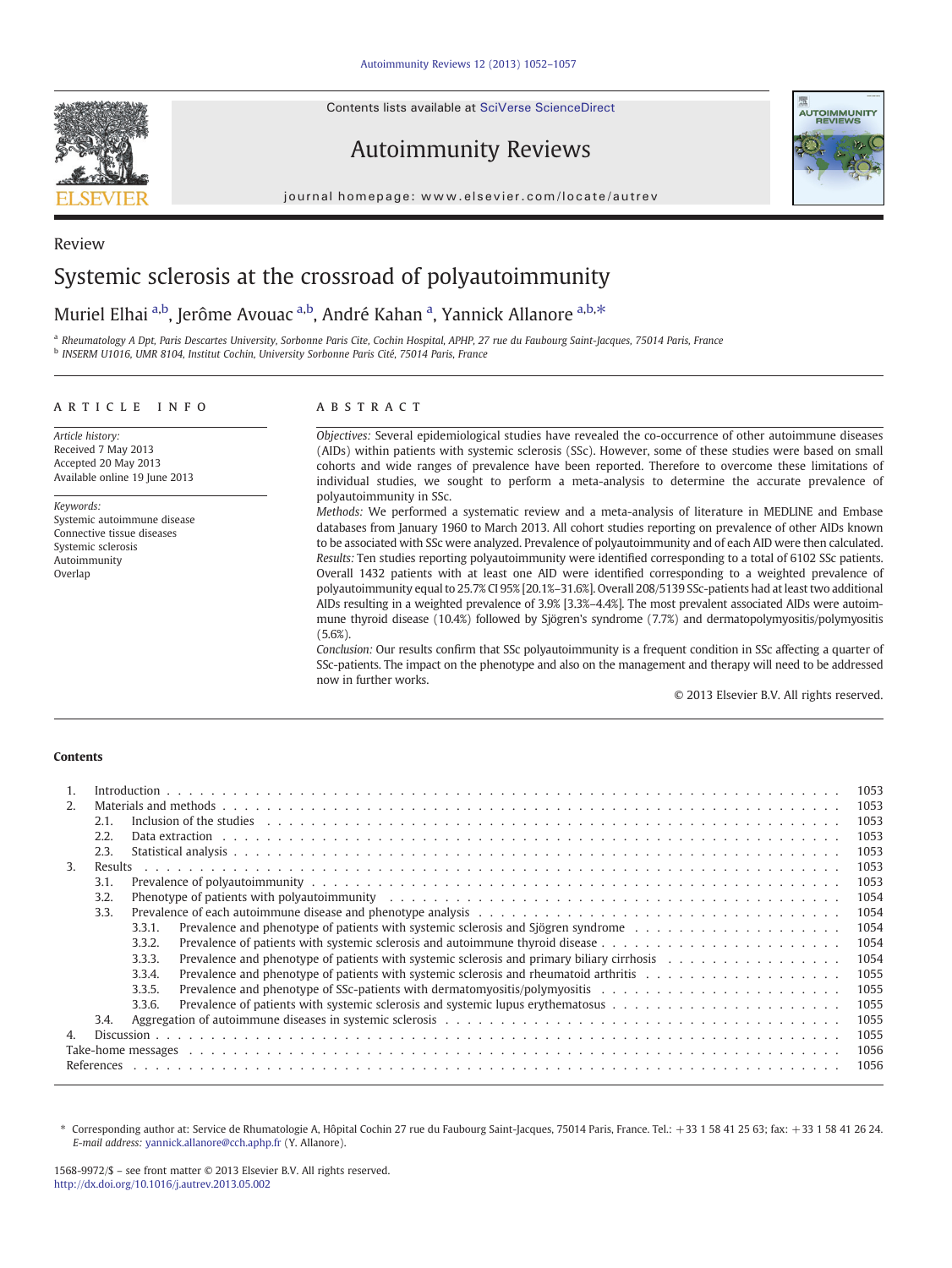### 1. Introduction

Systemic sclerosis (SSc) is a complex incurable multiorgan disease affecting the immune system, the microvascular network and the connective tissue [\[1,2\].](#page-4-0) SSc is characterized by a fibrotic phenotype resulting from the accumulation of extracellular matrix components, mainly collagens [\[3\].](#page-4-0) Its pathogenesis remains partially unknown, but it is believed that both genetic and environmental factors contribute to disease susceptibility and clinical expression [\[4\]](#page-4-0). Autoimmunity plays a pivotal role in SSc-pathogenesis; anti-nuclear antibodies are detected in up to 90% of SSc-patients and correspond to multiple SScspecific auto-antibodies [\[1,5,6\].](#page-4-0) Both genetic and epidemiologic studies have suggested that SSc shares a genetic background with other autoimmune diseases (AIDs) [\[4,7](#page-4-0)–30]. Genetic studies have highlighted some susceptibility genes predisposing to multiple AIDs [\[4,7,31\]](#page-4-0). And we recently reported that some variant, such as a regulatory one located in TNFAIP3 region, was associated for SSc polyautoimmunity (i.e. AIDs co-occurring within patients) [\[32\].](#page-5-0)

Epidemiological studies have revealed the existence of both polyautoimmunity and familial autoimmunity in SSc-patients (i.e. cooccurrence of AIDs in their families) [\[8,10](#page-4-0)–30]. According to studies, several AIDs were frequently associated with SSc in more than 10% of patients [\[8,10,12,15](#page-4-0)–18,20–22]. However, prevalence of polyautoimmunity and of each AIDs were highly variable from study to study [\[8,10](#page-4-0)–30]. Therefore, the precise frequencies of polyautoimmunity in SSc and of each AID associated with SSc remain unclear. Disparities across studies may be caused by small sample sizes and selection bias resulting in low statistical power and cohort's heterogeneity. Therefore to overcome the limitations of individual studies, increase statistical power thanks to a large cohort and resolve inconsistencies, we decided to perform a meta-analysis to determine the accurate prevalence of polyautoimmunity and of each AID known to be associated with SSc.

#### 2. Materials and methods

#### 2.1. Inclusion of the studies

The meta-analyses of observational studies in epidemiology (MOOSE) guidelines were followed [\[33\]](#page-5-0). For prevalence of polyautoimmunity in SSc, we searched MEDLINE and Embase databases between January 1960 and March 2013 using the terms (scleroderma or systemic sclerosis) [MesH] AND (autoimmunity). Eligible studies were cohort studies with SSc diagnosed according to ACR criteria [\[34\]](#page-5-0) or Leroy's criteria [\[35\]](#page-5-0) and reporting at least the prevalence within the cohort of two AIDs known to be associated with SSc (i.e. Sjögren's syndrome (SjS), dermatomyositis/polymyositis (DM/PM), rheumatoid arthritis (RA), systemic lupus erythematosus (SLE), autoimmune thyroid disease (AITD) and primary biliary cirrhosis (PBC)). Secondary SjS was defined by the revised American-European consensus classification criteria or the 1999 Japanese Ministry of Health and Welfare's diagnostic criteria for SjS [\[36\]](#page-5-0). SLE and RA were defined by the revised classification criteria from the American College of Rheumatology [\[37,38\].](#page-5-0) PM and DM were diagnosed using the Bohan and Peter criteria [\[39\].](#page-5-0) PBC was diagnosed by combining laboratory, immunological and/or histological data or on criteria used in Japan [40–[43\].](#page-5-0) AITD was diagnosed according to clinical and biological criteria including thyroid hormone levels and the detection of antithyroid antibodies [\[44\]](#page-5-0). We also investigated the prevalence of each AID using the terms (scleroderma or systemic sclerosis) [MesH] AND (Sjögren's syndrome)/(systemic lupus erythematosus)/ (rheumatoid arthritis)/(dermatomyositis)/(polymyositis)/(autoimmune thyroid disease)/(primary biliary cirrhosis) [MesH], respectively. Multi autoimmune syndrome was defined by the presence of two or more other AIDs in a single SSc-patient [\[45\]](#page-5-0). Other SSc-cohort studies as well as reference lists of the papers initially detected were also searched by hand to identify additional relevant reports. In order to identify recent studies not yet published, we also searched in European League against Rheumatism (EULAR)/ACR congress abstract archives of 2011 and 2012. No language restriction was applied. Studies were excluded if they only referred to antibody prevalence.

#### 2.2. Data extraction

From each study, we extracted data including localization of the study, period of follow-up, total number of SSc-patients, total number of SSc-patients affected by polyautoimmunity and by each of the AIDs investigated as well as clinical phenotype and antibodies prevalence, when available. The mid-cohort was calculated as the median year between the starting year of inclusion period and the ending year of the follow-up period.

#### 2.3. Statistical analysis

All data analysis was performed using MedCalc® version 9.2.1.0. Data were presented as mean  $+$  standard deviation (SD) for continuous variables and numbers (percentages) for categorical variables. Data were statistically analyzed using chi-square tests for differences in frequency between 2 normally distributed continuous variables. A p value  $< 0.05$  was considered statistically significant. Prevalence of polyautoimmunity was calculated using data of studies assessing at least 2 AIDs known to be associated with SSc. The prevalence was calculated by dividing the number of patients with polyautoimmunity (or the specific AID investigated) by the number of patients studied. We then used the Freeman–Tukey transformation for each prevalence. This is a variance stabilizing transformation that removes the dependence of the variance on the mean of the transformed proportion (i.e., it corrects for overdispersion). We then calculated the pooled estimate for all studies (with 95% confidence interval (CI 95%)), which was backtransformed afterward using the DerSimonian and Laird method. This method is used for fitting the random effects model for metaanalysis to incorporate heterogeneity. With the prevalences calculated, aggregation for different AIDs was calculated by dividing the prevalence of a given AID in SSc-patients by the prevalence in the general population (λ). We extracted data on prevalences from one meta-analysis, which determined worldwide prevalences of AIDs [\[46\]](#page-5-0). Correlations were assessed using Spearman rank correlation coefficient (rho).

#### 3. Results

The search retrieved 5738 articles. Overall, 5683 were excluded on the basis of their title or abstract resulting in 55 articles being examined for the full text [\(Fig. 1\)](#page-2-0). Overall 22 studies responded to inclusion criteria and were included in the present analysis ([Table 1](#page-2-0)) [\[8,10](#page-4-0)–30].

#### 3.1. Prevalence of polyautoimmunity

Ten studies reporting several AIDs known to be associated with SSc were identified [\[8,10,12,15](#page-4-0)–18,20–22]. These studies provided a total sample of 6102 patients (women 87.1%, 35% of diffuse cutaneous subtype). Mean age at assessment was 57.6 ( $\pm$ 3.1) years whereas mean disease duration was 10.6 ( $\pm$ 2.3) years. Mean age at diagnosis was 47.6 ( $\pm$ 2.6) years. Anti-Scl 70 antibodies were detected in 726/ 3145 (23.1%) SSc-patients and anticentromere antibodies were present in 1130/3143 (35.9%) patients. Four studies investigated anti-U1-RNP antibody positivity in their SSc-cohort and detected it in 216/2874 (7.5%) cases. The period of follow-up ranged from 1973 to 2011. Midcohort was comprised between 1987 and 2011, with 2 studies before 2000 ( $n = 779$  patients) and 8 after ( $n = 5323$  patients).

Polyautoimmunity was found more frequently in European patients (852/3603 (23.6%)) than in North American patients (325/1639  $(19.8\%)$ ,  $p < 0.05\%$ ).

Prevalence of polyautoimmunity varied across studies from 10.9% to 43.9%. It was equal to 20.3% in studies before 2000 and to 23.9% in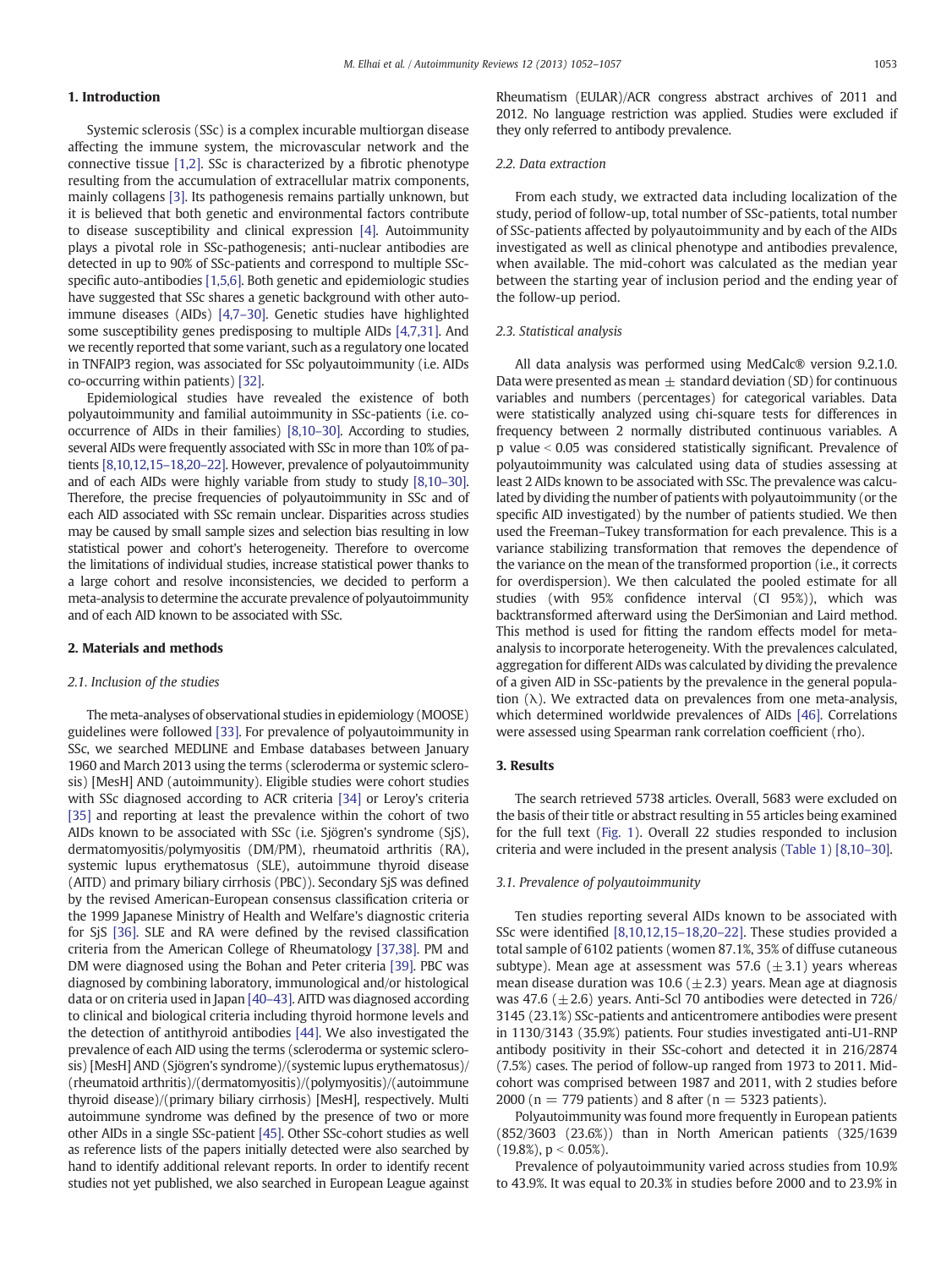<span id="page-2-0"></span>

Fig. 1. Study flow chart.

those after 2000 ( $p = 0.03$ ). Polyautoimmunity did not correlate with age at assessment (rho = 0.48;  $p = 0.13$ ) or age at diagnosis (rho = 0.07;  $p = 0.85$ ). However, another AID was more frequently detected in SSc-patients older than 48 years at diagnosis (27.1%) than those younger  $(21.1%)$  ( $p < 0.01$ ).

Overall 1432 patients with at least one AID were identified corresponding to a weighted prevalence of polyautoimmunity equal to 25.7% CI 95% [20.1%–31.6%] ([Fig. 2\)](#page-3-0). Eight studies also reported the number of patients with multi autoimmune syndrome [\[8,10,16](#page-4-0)–18,20–22]. Overall 208/5139 SSc-patients had at least two other AIDs resulting in a weighted prevalence of 3.9% [3.3%–4.4%].

#### 3.2. Phenotype of patients with polyautoimmunity

Only six studies provided information regarding the phenotype of SSc-overlap patients [\[8,10,15,17,18,22\]](#page-4-0). Patients with polyautoimmunity were more frequently women (607/654 (92.8%) vs. 1524/1755 (86.8%);  $p < 0.01$ ) and of limited cutaneous subtype (314/385 (81.6%) vs. 925/1439 (64.3%);  $p < 0.01$ ).

3.3. Prevalence of each autoimmune disease and phenotype analysis

3.3.1. Prevalence and phenotype of patients with systemic sclerosis and Sjögren syndrome

Eleven studies reported prevalence of SjS in SSc-patients. Prevalence of SjS in the cohorts ranged from 0% to 33.9% [\[8,10,12,15](#page-4-0)–18,20–22,29]. Overall 513/6220 SSc had also SjS, with a weighted prevalence of 7.7% [4.5%–11.6%] ([Fig. 3](#page-3-0)A). SSc-patients with SiS were preferentially of limited cutaneous subtype (195/245 (79.6%) vs. 1107/1615 (68.5%),  $p < 0.01$ ) [\[10,15,17,29\]](#page-4-0).

3.3.2. Prevalence of patients with systemic sclerosis and autoimmune thyroid disease

Prevalence of AITD was reported by 7 studies [\[8,10,11,19](#page-4-0)–22]. Prevalence of AITD varied from study to study from 1.4% to 23.1% with a total of 300/2816 patients with AITD. This corresponded to a weighted prevalence of 10.4% [6.1%–15.5%] ([Fig. 3](#page-3-0)B).

3.3.3. Prevalence and phenotype of patients with systemic sclerosis and primary biliary cirrhosis

PBC was investigated in 11 studies. PBC was detected in 157 patients/ 5024 with a weighted prevalence equal to 3.0% [1.7%–4.6%] [range: 0– 15.6%] [\[8,10,13,14,17,20](#page-4-0)–25] [\(Fig. 3](#page-3-0)C).

SSc-patients with PBC were more frequently women (78/82 (95.1%) vs. 1822/2092 (87.1%),  $p < 0.05$ ), of limited cutaneous subtype (104/ 119 (87.4%) vs. 2045/3201 (63.9%),  $p < 0.01$ ) and with anticentromere antibody positivity  $(78/96 (81.3%)$  vs. 873/2517  $(34.7%), p < 0.01)$ [\[10,13,14,23](#page-4-0)–25].

#### Table 1

Main characteristics of the studies included.

| Study                | Localization | Study period | Number<br>of patients | Age,<br>years <sup>a</sup> | Age,<br>years <sup>b</sup> | Female $n$ $(\%)$ | Disease duration.<br>years | Dc SSc $n$ $(\%)$ | $ACA \n  n$ $(\%)$ | Anti-Scl70 n (%) |
|----------------------|--------------|--------------|-----------------------|----------------------------|----------------------------|-------------------|----------------------------|-------------------|--------------------|------------------|
| Koumakis E [21]      | France       | 2010-2011    | 373                   | 61.1                       |                            | 327 (88%)         |                            | 204 (55%)         |                    |                  |
| Hudson M [12]        | Canada       | 2004-2011    | 963                   | 54.25                      |                            | 833 (87%)         | 11.04                      | 356 (38%)         | 334/961 (35%)      | 150 (16%)        |
| Simic-Pasalic K [22] | Serbia       |              | 153                   | 59.1                       |                            | 138 (89%)         | 9.2                        | 67 (44%)          | 61 (40%)           | 75 (49%)         |
| Imura-Kumada S [25]  | Japan        |              | 225                   | 53.4                       |                            | 192 (85%)         | 6.5                        | 119 (53%)         | 110 (49%)          | 27 (12%)         |
| Hashimoto A [15]     | Japan        | 1973-2008    | 405                   |                            | 51                         | 376 (93%)         | 14                         | 135 (33%)         | 128 (36%)          | 84 (24%)         |
| Pakozdi A [16]       | UK           | 1999-2007    | 1700                  |                            |                            |                   |                            | 564 (33%)         |                    |                  |
| Balbir-Gurman A [17] | Israel       | 2004-2009    | 165                   |                            |                            |                   |                            | 42 (25%)          |                    |                  |
| Ueda-Hayakawa I [26] | Japan        |              | 146                   |                            |                            | 128 (88%)         |                            | 60 (41%)          | 60 (41%)           | 38 (26%)         |
| Cavazzana I [14]     | Italy        | 1983-2010    | 201                   |                            |                            | 172/198 (87%)     |                            | 67/198 (34%)      | 65/197 (33%)       | 63/195 (32%)     |
| Simeon-Aznar CP [13] | Spain        | 2006-2008    | 916                   |                            | 51.2                       | 801 (87%)         | 6.2                        |                   | 356 (39%)          | 173 (19%)        |
| Avouac $[10]$        | France       |              | 585                   | 57                         |                            | 498 (85%)         | 11                         | 191 (33%)         | 193 (33%)          | 149 (25%)        |
| Avouac [[10]         | Italy        |              | 547                   | 63                         |                            | 491 (90%)         | 13                         | 136 (25%)         | 276 (50%)          | 136 (24%)        |
| Assassi S [23]       | <b>USA</b>   | 2001-2007    | 817                   | 53.95                      |                            | 725 (89%)         | 9.16                       | 326 (40%)         | 246 (30%)          | 156 (19%)        |
| Hudson M [8]         | Canada       | 2004-2007    | 429                   | 55                         |                            | 369 (86%)         | 11                         | 197 (46%)         |                    |                  |
| Hudson M [8]         | Colombia     | 2004-2007    | 290                   | 54                         |                            | 264 (91%)         | 7                          | 61 (21%)          |                    |                  |
| Meyer $O$ [18]       | France       | 1975-2002    | 127                   |                            | 48.4                       | 105 (83%)         |                            | 24 (19%)          | 23 (18%)           | 45 (35%)         |
| Meyer $O$ [18]       | <b>USA</b>   | 1986-88      | 247                   |                            | 47.6                       | 183 (91%)         |                            | 116 (47%)         | 52 (21%)           | 54 (22%)         |
| Antonelli A [11]     | Italy        | 1999-2004    | 202                   | 55                         |                            | 184 (91%)         | 12.9                       | 32 (16%)          | 71 (35%)           | 79 (39%)         |
| Caramaschi P [20]    | Italy        |              | 118                   | 57.2                       | 48.5                       | 106 (90%)         | 8.7                        | 40 (34%)          | 63 (53%)           | 33 (28%)         |
| Szücs G [27]         | Hungary      |              | 477                   |                            |                            |                   |                            |                   |                    |                  |
| Biro E $[19]$        | Hungary      |              | 119                   |                            |                            |                   |                            |                   |                    |                  |
| $\lim$ M $[28]$      | Japan        | 1990-2001    | 173                   |                            |                            | 158 (91%)         | 8                          | 63 (36%)          | 51 (30%)           | 57 (33%)         |
| Jacobsen S [24]      | Denmark      | 1980-1993    | 230                   | 58                         |                            | 189 (82%)         | 11                         |                   | 79 (34%)           | 31 (13%)         |
| Kobak $S$ [29]       | Turkey       |              | 118                   | 48.3                       |                            | 108 (92%)         | 8.2                        | 58 (49%)          | 53 (45%)           | 58 (49%)         |
| Marrone M [30]       | Italy        | 2004-2005    | 60                    | 50.1                       |                            | 57 (95%)          | 7.5                        | 8(13%)            | 14 (23%)           | 34 (57%)         |

N: number, Dc: diffuse cutaneous subtype, SSc: systemic sclerosis, ACA: anticentromere antibodies.

<sup>a</sup> Age at assessment.

**b** Age at diagnosis.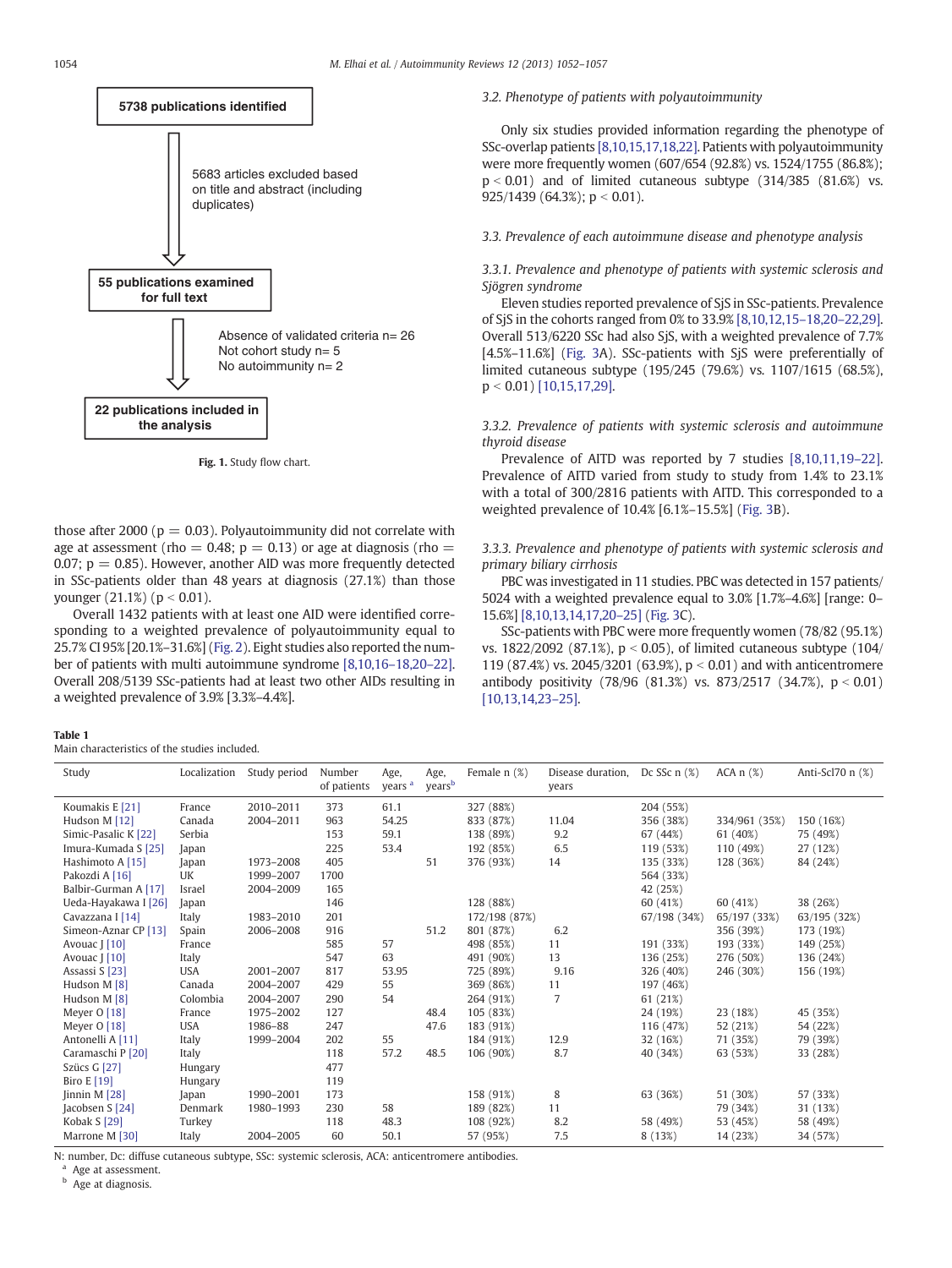<span id="page-3-0"></span>

Fig. 2. Forest plot of polyautoimmunity for patients with systemic sclerosis. Each square represents an individual prevalence estimate, the size of the square being proportional to the weight given to the study. The lines represent the 95% CI for the point estimate in each study. The diamond represents the combined prevalence.

3.3.4. Prevalence and phenotype of patients with systemic sclerosis and rheumatoid arthritis

Fourteen studies investigated frequency of RA in their cohorts [\[8,10,12,15](#page-4-0)–18,20–22,26–28,30]. They found frequencies between 0% and 17.5% with 345 cases of RA among 6958 SSc-patients. The weighted prevalence of RA was calculated at 4.2% [1.7%–7.2%] (Fig. 3D).

Patients with concomitant RA were of limited cutaneous subtype in 34/49 cases (69.4%) vs. 497/735 (67.6%) patients without RA ( $p =$ 0.92) [\[15,26,28,30\].](#page-5-0)

3.3.5. Prevalence and phenotype of SSc-patients with dermatomyositis/ polymyositis

Seven reports investigated PM/DM associated with SSc with 256 cases/4605 patients studied [\[10,12,16](#page-4-0)–18,20,22]. Frequencies were between 1.7% and 15.7% resulting in a weighted frequency of 5.6% [3.7%–7.8%]. SSc-patients with DM/PM were of limited cutaneous subtype in 65.3% of the cases (49/75) and those without DM/PM in 71.5% (1163/1627) (p = 0.30) [\[10,15,17\]](#page-4-0).

3.3.6. Prevalence of patients with systemic sclerosis and systemic lupus erythematosus

SLE was detected in 127/5383 patients with a weighted prevalence of 2.6% [1.6%–3.9%] [range: 0.5%–7%] [\[10,12,15](#page-4-0)–18,20–22].

#### 3.4. Aggregation of autoimmune diseases in systemic sclerosis

Recurrence risk values λ were calculated to approximately 1120 for DM/PM, 750 for PBC, 108 for SLE, 26 for SjS, 5 for AITD and 4 for RA [\[46\].](#page-5-0)

#### 4. Discussion

So far, results concerning prevalence of polyautommunity in SSc have remained conflicting varying from 10.9% to 43.9% [\[8,10,12,15](#page-4-0)–18,20–22]. Similarly, the prevalence of each AID in SSc is unknown [\[8,10](#page-4-0)–30]. To our knowledge, our study is the first one to investigate the worldwide prevalence of polyautoimmunity in SSc in a meta-analysis. With this method, we can conclude that concurrent AIDs are common in SSc-patients with



Fig. 3. Forest plots of prevalence of Sjögren syndrome (A), autoimmune thyroiditis (B), primary biliary cirrhosis (C) and rheumatoid arthritis (D) in patients with systemic sclerosis according to studies. Each square represents an individual prevalence estimate, the size of the square being proportional to the weight given to the study. The lines represent the 95% CI for the point estimate in each study. The diamond represents the combined prevalence.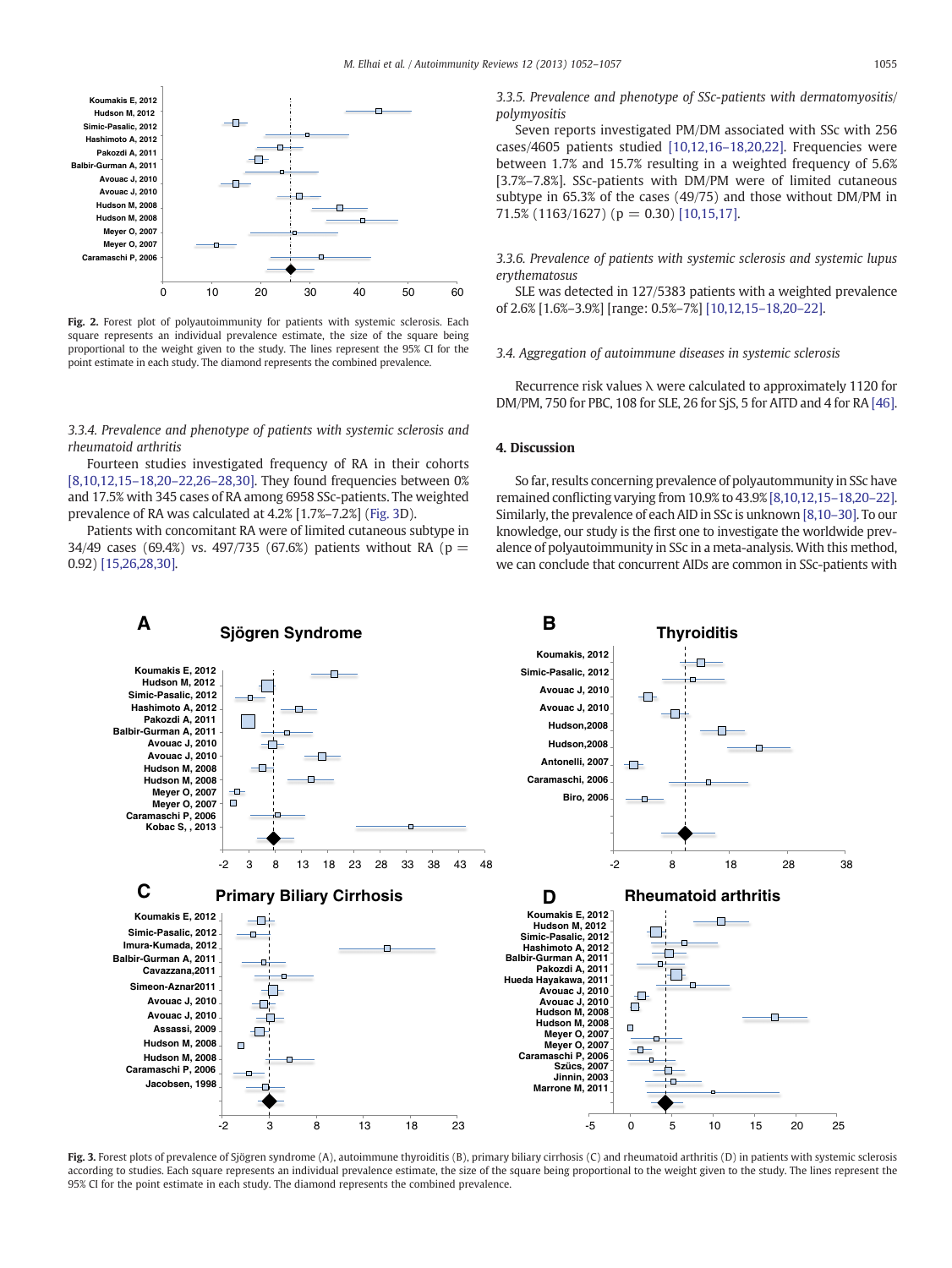<span id="page-4-0"></span>a prevalence of 26%. The most prevalent associated AIDs are AITD (10.4%) followed by SjS (7.7%) and DM/PM (5.6%).

Several reasons may account for the heterogeneity in studies and as a result in our meta-analysis: small size (median number of patients in a cohort: 373), geographical differences, differences in population characteristics (age and phenotype) and in study periods. For example, we found a higher prevalence of polyautoimmunity in SSc in recent studies as compared to the older ones. This result probably reflects a bias of underdiagnoses in older studies. Thus some AIDs were not searched for in cohorts studied before 2000, such as PBC or DM/PM [\[15,18\]](#page-5-0). We can hypothesize that with increasing knowledge in the spectrum of AIDs associated with SSc (and polyautoimmunity), the prevalence of polyautoimmunity will be found increased in further studies.

Our results confirm that prevalence of polyautoimmunity is much higher in SSc-patients (26%) than reported in the general population (3–8%) [\[46\].](#page-5-0) Consistent with this result, our aggregation analyses disclosed an aggregation of AIDs in SSc with values over 1 for all AIDs investigated. Interestingly, this analysis revealed extreme values with individual recurrence risk values over 700 for some diseases, such as PBC and DM/PM.

Our results are also supported by studies in other AIDs, such as PBC and SjS, which demonstrated with the opposite approach an association with SSc more frequent than might be expected in the general population [47–[49\].](#page-5-0)

The concept of "shared autoimmunity" is strengthened by the familial aggregation of AIDs, detected in 1/3 of SSc-relatives [8,21], and by the existence of polyautoimmunity in patients affected by these SSc-associated AIDs, such as AITD, SLE, PBC and SjS [4,7,9,47–52]. Furthermore, some data suggest common pathogenic mechanisms in some of these AIDs [\[53\]](#page-5-0). Altogether, these results are concordant with genetic studies, revealing some degree of common genetic susceptibility. This has been known for a long time by the associations of certain Human Leukocyte Antigen (HLA) loci with different AIDs. And this has been confirmed by recent studies identifying non-HLA common susceptibility genes involved in diverse immune pathways [4,7,31]. This supported the autoimmune tautology indicating that different AIDs with a wide heterogeneity in their phenotype might represent pleiotropic outcomes of non-specific disease genes [\[54\]](#page-5-0). However, the mechanisms involved in the development of the final clinical phenotype are unknown. Therefore, understanding the relationship of genotype to phenotype is an extremely important goal for research. The study of specific environmental triggers and their putative interaction with susceptibility genes should be helpful in further studies to better understand the development of each specific phenotype [\[55,56\].](#page-5-0)

Similarly, the mechanism involved in the development of multiple AIDs in one individual and the effect of this polyautoimmunity on the final clinical autoimmune phenotype are not well understood. Our results suggest that polyautoimmunity in SSc could influence both disease phenotype and severity. Patients with polyautoimmunity seem to have a milder disease (higher frequencies of women, of limited cutaneous subtype and of anticentromere positivity). This is concordant with previous reports in SSc [4,10,13,14,23–26]. Similarly in PBC, patients with an overlap SSc-PBC seem to have a milder disease [\[57\]](#page-5-0). We can hypothesize that some immunological interactions in the presence of an additional AID may favor a better outcome of the disease. Therefore, further studies are needed to better determine the effect of an additional AID on SSc-phenotype.

Our study should be interpreted within its limitations. First, this meta-analysis might be limited by the heterogeneity across the studies included. However, we considered this variability in our analysis and reduced it using the DerSimonian and Laird method. Furthermore, some limitations related to cohort studies may bias our results. Ethnicity, demographical characteristics, clinical subsets and organ involvement may differ across studies. Unfortunately, we could not stratify our results according to ethnicity because of missing data in studies included. However, we observed that North American patients were less affected by

polyautoimmunity than European. Height percent of the patients with available data had anti-RNP antibodies, underlying the question of a misdiagnosis between mixed connective tissue disease and SSc with polyautoimmunity [\[58\]](#page-5-0). However, to reduce this bias, inclusion criteria were international validated criteria for SSc and also for the other AIDs. These rigorous criteria lead to exclusion of studies reporting sicca syndrome (and not SjS) and those with diagnosis of PM/DM in cases of myositis related to SSc. Moreover, we did not assess other AIDs, such as diabetes, multiple sclerosis, vitiligo, autoimmune hepatitis …. Indeed, the prevalence of these AIDs was assessed in a minority of the studies included. Finally we cannot exclude a bias of underdiagnoses in some of the studies included, depending on the screening method used and its repetition or not during the disease course. This underlines the need of large contemporary cohorts, with prospective and repeated standardized data collection, to better study the prevalence of associated AIDs in SSc. Thus, the EULAR Scleroderma Trial and Research (EUSTAR) group database, enabled by the major efforts of multiple medical centers, should allow studying prevalence of AIDs associated with SSc, phenotype of the SSc-patients with polyautoimmunity and the chronology of appearance of the different diseases in a large population of SSc-patients.

In conclusion, polyautoimmunity is a common condition in SSc, affecting one quarter of the patients. The most frequent associated AIDs are AITD, SjS, DM/PM and RA. Further studies are warranted to increase our knowledge about the common mechanisms of autoimmunity and the effect of polyautoimmunity on SSc-phenotype leading to potential new approaches for management and treatment of SScpatients with polyautoimmunity.

#### Take-home messages

- Polyautoimmunity affects one quarter of the systemic sclerosispatients.
- The main overlapping disorders are autoimmune thyroiditis and Sjögren syndrome.
- Systemic sclerosis-patients with polyautoimmunity seem to have a milder disease.

#### References

- [1] [Allanore Y, Avouac J, Kahan A. Systemic sclerosis: an update in 2008. Joint Bone](http://refhub.elsevier.com/S1568-9972(13)00108-0/rf0255) [Spine 2008;75:650](http://refhub.elsevier.com/S1568-9972(13)00108-0/rf0255)–5.
- [Rossi D, Russo A, Manna E, Binello G, Baldovino S, Sciascia S, et al. The role of](http://refhub.elsevier.com/S1568-9972(13)00108-0/rf0260) [nail-videocapillaroscopy in early diagnosis of scleroderma. Autoimmun Rev](http://refhub.elsevier.com/S1568-9972(13)00108-0/rf0260) [2013;12:821](http://refhub.elsevier.com/S1568-9972(13)00108-0/rf0260)–5.
- [3] [Martin P, Teodoro WR, Velosa AP, de Morais J, Carrasco S, Christmann RB, et al.](http://refhub.elsevier.com/S1568-9972(13)00108-0/rf0010) [Abnormal collagen V deposition in dermis correlates with skin thickening and](http://refhub.elsevier.com/S1568-9972(13)00108-0/rf0010) [disease activity in systemic sclerosis. Autoimmun Rev 2012;11:827](http://refhub.elsevier.com/S1568-9972(13)00108-0/rf0010)–35.
- [4] [Allanore Y, Dieude P, Boileau C. Genetic background of systemic sclerosis: autoimmune](http://refhub.elsevier.com/S1568-9972(13)00108-0/rf0015) [genes take centre stage. Rheumatology \(Oxford\) 2010;49:203](http://refhub.elsevier.com/S1568-9972(13)00108-0/rf0015)–10.
- [5] [Villalta D, Imbastaro T, Di Giovanni S, Lauriti C, Gabini M, Turi MC, et al. Diagnostic](http://refhub.elsevier.com/S1568-9972(13)00108-0/rf0020) [accuracy and predictive value of extended autoantibody pro](http://refhub.elsevier.com/S1568-9972(13)00108-0/rf0020)file in systemic sclerosis. [Autoimmun Rev 2012;12:114](http://refhub.elsevier.com/S1568-9972(13)00108-0/rf0020)–20.
- [6] [Mehra S, Walker J, Patterson K, Fritzler MJ. Autoantibodies in systemic sclerosis.](http://refhub.elsevier.com/S1568-9972(13)00108-0/rf0025) [Autoimmun Rev 2013;12:340](http://refhub.elsevier.com/S1568-9972(13)00108-0/rf0025)–54.
- [7] [Dieudé P, Boileau C, Allanore Y. Immunogenetics of systemic sclerosis. Autoimmun](http://refhub.elsevier.com/S1568-9972(13)00108-0/rf0030) [Rev 2011;10:282](http://refhub.elsevier.com/S1568-9972(13)00108-0/rf0030)–90.
- [8] [Hudson M, Rojas-Villarraga A, Coral-Alvarado P, López-Guzmán S, Mantilla RD,](http://refhub.elsevier.com/S1568-9972(13)00108-0/rf0035) [Chalem P, et al. Polyautoimmunity and familial autoimmunity in systemic sclerosis.](http://refhub.elsevier.com/S1568-9972(13)00108-0/rf0035) [J Autoimmun 2008;31:156](http://refhub.elsevier.com/S1568-9972(13)00108-0/rf0035)–9.
- [9] [Becker KG. The common variants/multiple disease hypothesis of common](http://refhub.elsevier.com/S1568-9972(13)00108-0/rf0040) [complex genetic disorders. Med Hypotheses 2004;62:309](http://refhub.elsevier.com/S1568-9972(13)00108-0/rf0040)–17.
- [10] [Avouac J, Airò P, Dieude P, Caramaschi P, Tiev K, Diot E, et al. Associated autoimmune](http://refhub.elsevier.com/S1568-9972(13)00108-0/rf0045) diseases in systemic sclerosis defi[ne a subset of patients with milder disease: results](http://refhub.elsevier.com/S1568-9972(13)00108-0/rf0045) [from 2 large cohorts of European Caucasian patients. J Rheumatol 2010;37:608](http://refhub.elsevier.com/S1568-9972(13)00108-0/rf0045)–14.
- [11] [Antonelli A, Ferri C, Fallahi P, Cazzato M, Ferrari SM, Sebastiani M, et al. Clinical and](http://refhub.elsevier.com/S1568-9972(13)00108-0/rf0050) [subclinical autoimmune thyroid disorders in systemic sclerosis. Eur J Endocrinol](http://refhub.elsevier.com/S1568-9972(13)00108-0/rf0050) [2007;156:431](http://refhub.elsevier.com/S1568-9972(13)00108-0/rf0050)–7.
- [12] [Hudson M, Pope J, Mahler M, Tatibouet S, Steele R, Baron M, et al. Clinical signi](http://refhub.elsevier.com/S1568-9972(13)00108-0/rf0055)ficance [of antibodies to Ro52/TRIM21 in systemic sclerosis. Arthritis Res Ther 2012;14:R50.](http://refhub.elsevier.com/S1568-9972(13)00108-0/rf0055)
- [13] [Simeón-Aznar CP, Fonollosa-Plá V, Tolosa-Vilella C, Espinosa-Garriga G, Ramos-](http://refhub.elsevier.com/S1568-9972(13)00108-0/rf0060)[Casals M, Campillo-Grau M, et al. Registry of the Spanish network for systemic](http://refhub.elsevier.com/S1568-9972(13)00108-0/rf0060) [sclerosis: clinical pattern according to cutaneous subsets and immunological status.](http://refhub.elsevier.com/S1568-9972(13)00108-0/rf0060) [Semin Arthritis Rheum 2012;41:789](http://refhub.elsevier.com/S1568-9972(13)00108-0/rf0060)–800.